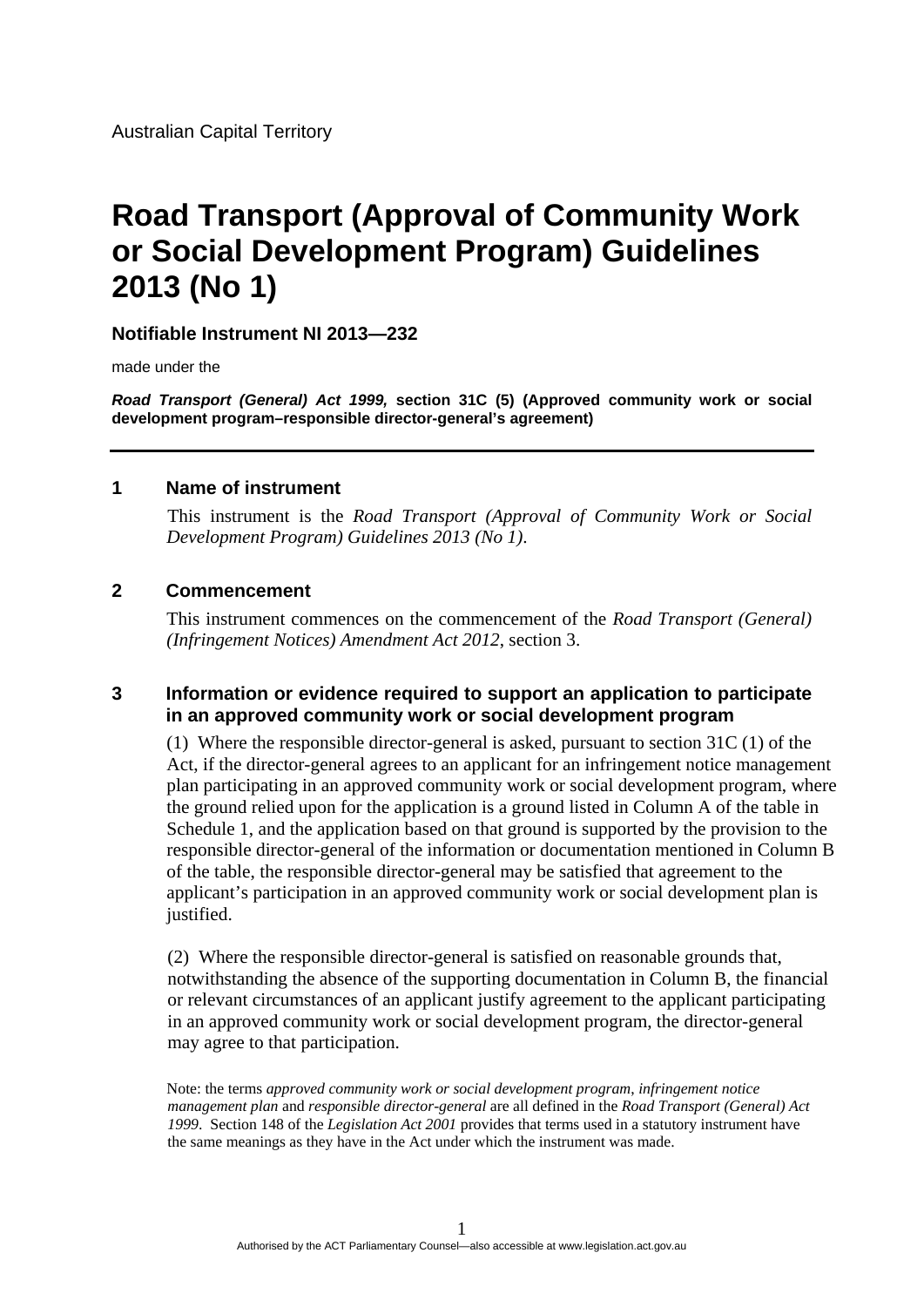**4 Information or evidence required that applicant is suitable to participate in an approved community work or social development program, where the applicant has a medical condition or illness** 

 Where the responsible director-general is asked, pursuant to section 31C (1) of the Act, if the director-general agrees to an applicant for an infringement notice management plan participating in an approved community work or social development program, the director-general may, in order to determine his or her agreement, require written evidence from a registered medical practitioner or other registered health professional to the effect that the applicant is fit to participate in the program.

Kathy Leigh Director-General Justice and Community Safety Directorate 20 May 2013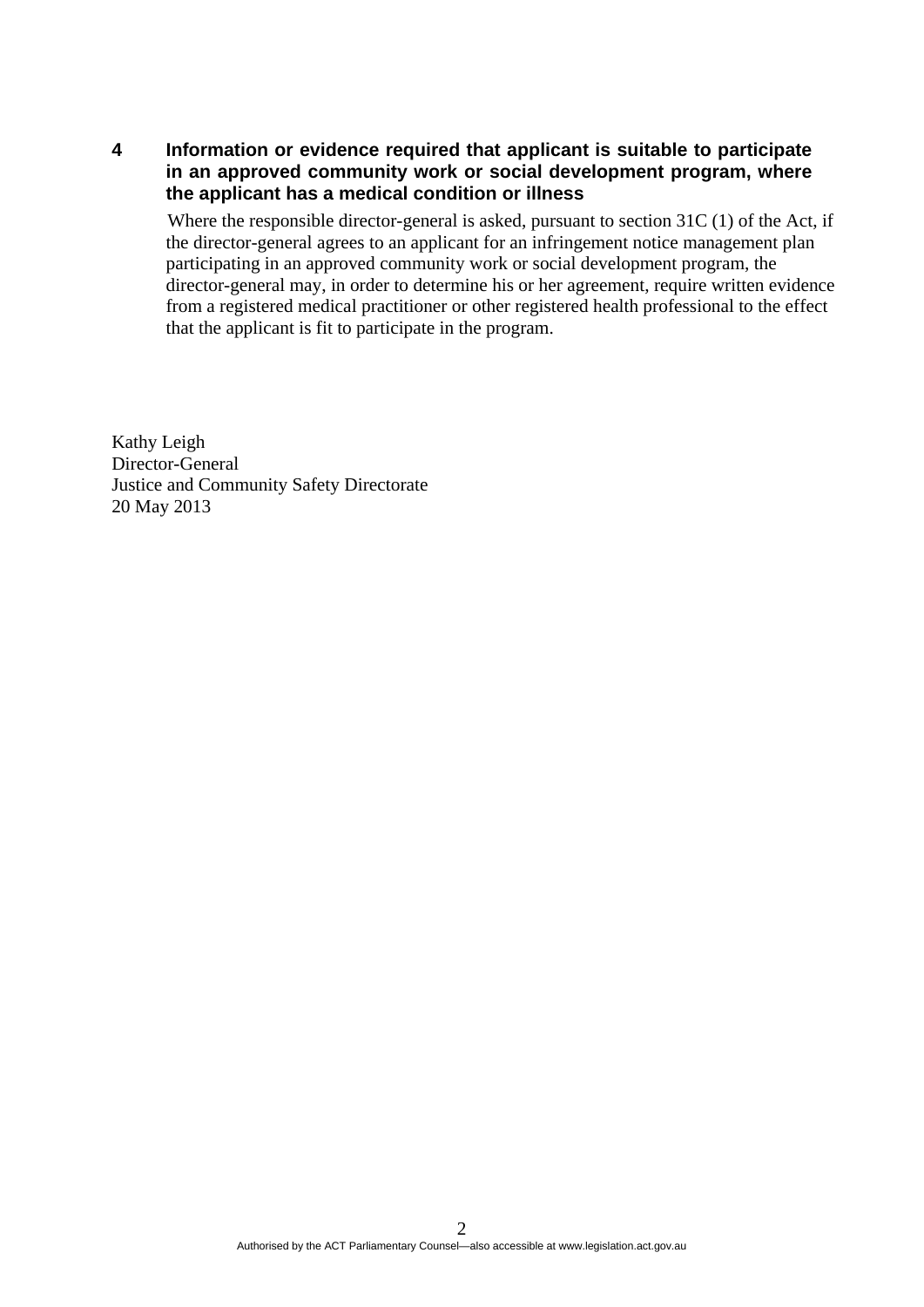## **Road Transport (Approval of Community Work or Social Development Program) Guidelines 2013 (No 1)** Schedule 1

| <b>Ground of application</b>                            | <b>Information or documentation required</b>                                                                                                                                                                                                                                                                                                                                                                                                                                                                                                                                                                                                                                                                                                                                                                                                                                                                                                                                               |
|---------------------------------------------------------|--------------------------------------------------------------------------------------------------------------------------------------------------------------------------------------------------------------------------------------------------------------------------------------------------------------------------------------------------------------------------------------------------------------------------------------------------------------------------------------------------------------------------------------------------------------------------------------------------------------------------------------------------------------------------------------------------------------------------------------------------------------------------------------------------------------------------------------------------------------------------------------------------------------------------------------------------------------------------------------------|
| <b>Financial circumstances</b>                          | (1) Evidence that the applicant is the holder of a card<br>prescribed for section $31A(4)(b)$ of the <i>Road Transport</i><br>(General) Act 1999: or<br>(2) A statement supporting the applicant's application<br>provided or endorsed by one of the following:<br>a financial counselling service;<br>an accountant; or<br>an organisation which routinely provides support to<br>people in financial hardship.<br>The letter or other documentation must be no older than 3<br>months from the date of the application.                                                                                                                                                                                                                                                                                                                                                                                                                                                                  |
|                                                         |                                                                                                                                                                                                                                                                                                                                                                                                                                                                                                                                                                                                                                                                                                                                                                                                                                                                                                                                                                                            |
| Mental or intellectual<br>disability or mental disorder | A letter or other documentation, describing the applicant's<br>disability, illness or condition, from one of the following:<br>the applicant's general practitioner, treating doctor,<br>psychiatrist, registered psychologist, or mental health<br>nurse;<br>Centrelink, if the applicant is in receipt of a full or<br>partial disability pension (e.g. a Job Capacity<br>Assessment or other report which describes the<br>applicant's disability or impairment);<br>Disability ACT, if the applicant has been declared<br>eligible for the receipt of services;<br>the applicant's school teacher or Principal, or an<br>employee in the Directorate of Education and<br>Training;<br>a government agency or non-government<br>organisation with experience working with people<br>with intellectual disability or cognitive impairments;<br><sub>or</sub><br>a government agency or non-government<br>organisation with professionals qualified to make<br>mental health assessments. |
|                                                         | The letter or other documentation must be no older than 6<br>months from the date of the application, and must explain:<br>the diagnosis, including the nature, severity and<br>effects of the disability, illness or condition,<br>how long the applicant has had the disability, illness<br>or condition;                                                                                                                                                                                                                                                                                                                                                                                                                                                                                                                                                                                                                                                                                |

## **Information or evidence required to support an application to participate in an approved community work or social development program**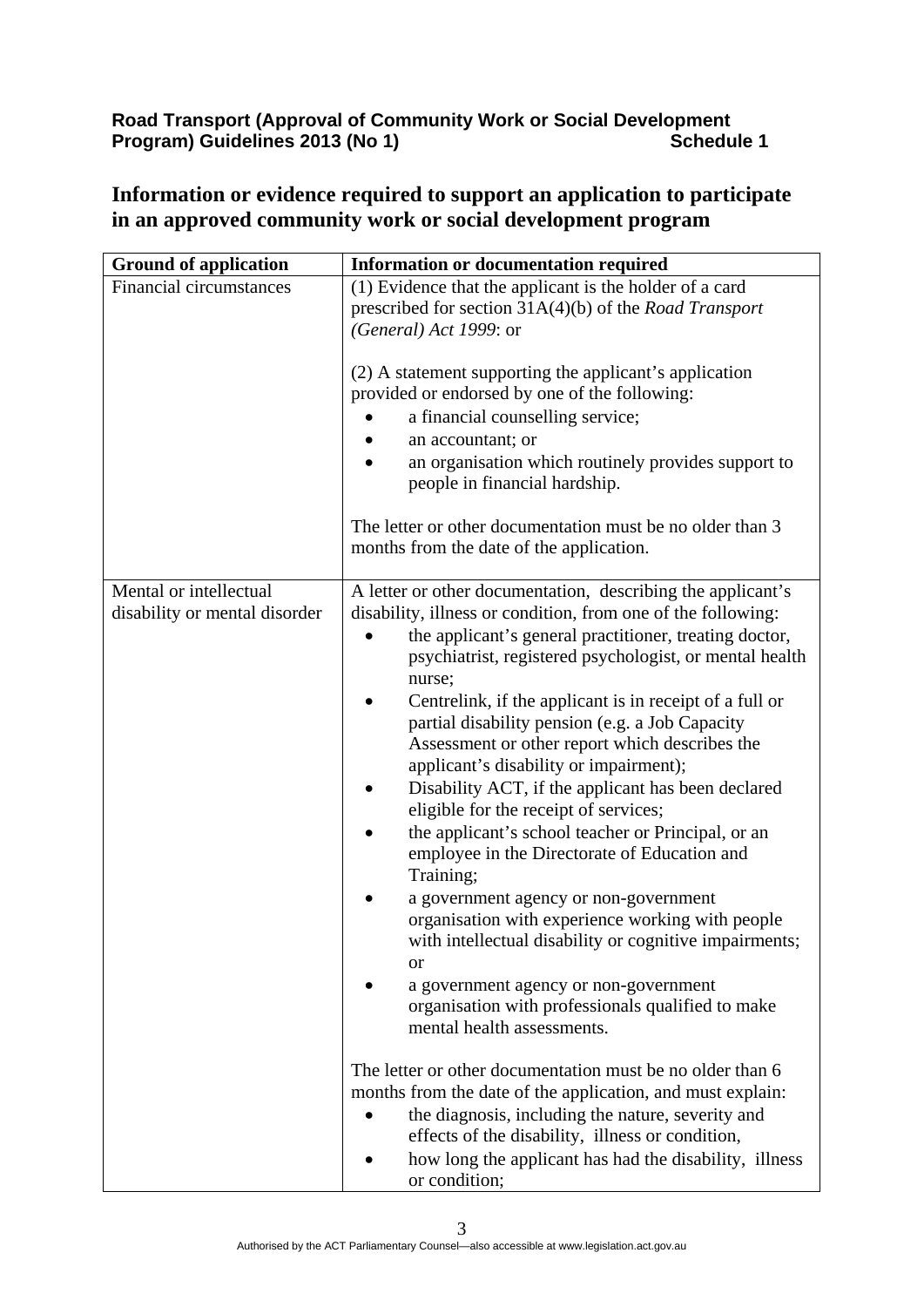## **Road Transport (Approval of Community Work or Social Development**  Program) Guidelines 2013 (No 1) **Schedule 1** Schedule 1

|                                            | how the applicant's illness, dysfunction, disorder,<br>disability or condition has contributed or is<br>contributing to the inability to pay the infringement<br>penalties owed; and<br>why it is more appropriate for the applicant to<br>undertake the proposed work or activities rather than<br>pay the infringement penalties owed.                                                                                                                                                                                                                                                                                                                                                                                                                                                                                                                                                                                                                                                                                                                                                                              |
|--------------------------------------------|-----------------------------------------------------------------------------------------------------------------------------------------------------------------------------------------------------------------------------------------------------------------------------------------------------------------------------------------------------------------------------------------------------------------------------------------------------------------------------------------------------------------------------------------------------------------------------------------------------------------------------------------------------------------------------------------------------------------------------------------------------------------------------------------------------------------------------------------------------------------------------------------------------------------------------------------------------------------------------------------------------------------------------------------------------------------------------------------------------------------------|
| Physical disability, disease or<br>illness | (1) If the applicant is in receipt of a full or partial disability<br>pension, a Job Capacity Assessment or other report from<br>Centrelink describing the applicant's disability or<br>impairment; or<br>(2) If the applicant has been declared eligible for the services<br>of Disability ACT, evidence of this declaration; or<br>(3) A letter or other documentation from any of the<br>following clearly describing the person's disability or<br>impairment:<br>the applicant's general practitioner or other registered<br>medical practitioner,<br>a government agency or non-government<br>organisation with experience working with people<br>with physical disabilities.<br>The letter or other documentation must be no older than 6<br>months from the date of the application, and must explain:<br>how the applicant's physical disability, disease or<br>illness has contributed, or is contributing to, the<br>person's inability to pay the outstanding amount; and<br>why it is more appropriate for the applicant to<br>undertake the program proposed rather than pay the<br>outstanding amount. |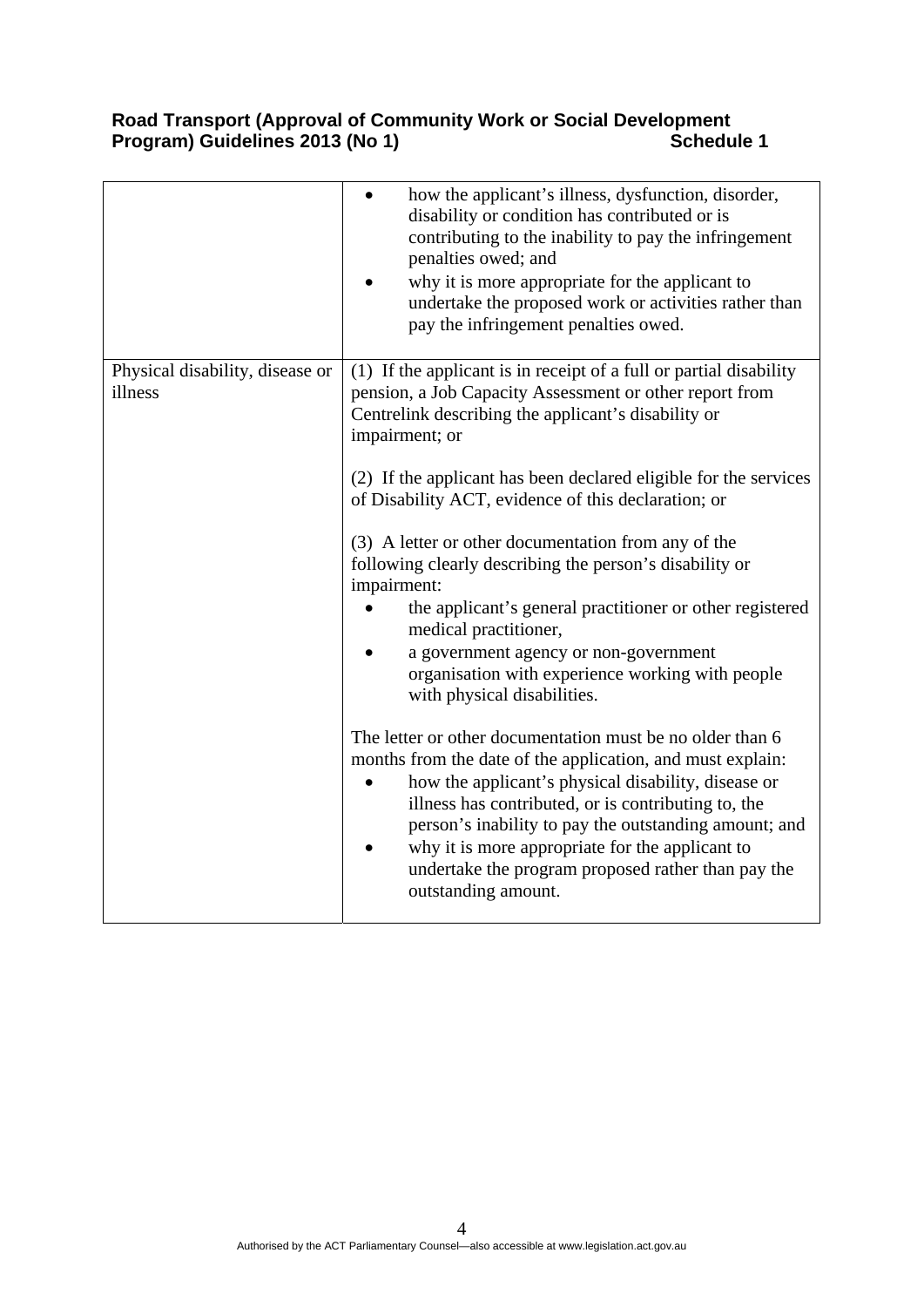## **Road Transport (Approval of Community Work or Social Development**  Program) Guidelines 2013 (No 1) **Schedule 1** Schedule 1

| Addiction to drugs, alcohol<br>or another substance | A letter or other documentation from one of the following:<br>the applicant's treating doctor, psychiatrist, registered<br>psychologist, nurse working in the field of drug and<br>alcohol addiction, or social worker;<br>the applicant's drug and alcohol case worker or<br>counsellor;<br>the applicant's youth service case worker or<br>counsellor;<br>the applicant's Residential rehabilitation service<br>provider; or<br>a government agency or non-government<br>organisation with expertise in working with people<br>with serious addictions to alcohol or other drugs or<br>substances.<br>The letter or other documentation must be no older than 6<br>months from the date of the application, and must explain:<br>the nature, severity and effects of the addiction;<br>how long the applicant has had the addiction;<br>how the applicant's addiction has contributed, or is<br>contributing to, the inability to pay the outstanding<br>amount; and<br>why it is more appropriate for the applicant to<br>undertake the proposed program rather than pay the<br>outstanding amount. |
|-----------------------------------------------------|--------------------------------------------------------------------------------------------------------------------------------------------------------------------------------------------------------------------------------------------------------------------------------------------------------------------------------------------------------------------------------------------------------------------------------------------------------------------------------------------------------------------------------------------------------------------------------------------------------------------------------------------------------------------------------------------------------------------------------------------------------------------------------------------------------------------------------------------------------------------------------------------------------------------------------------------------------------------------------------------------------------------------------------------------------------------------------------------------------|
| Domestic violence                                   | Documentation that can be used to identify the applicant as<br>having been subjected to domestic violence, includes one or<br>more of the following documents:<br><b>Emergency Protection Order;</b><br>Domestic Violence Order;<br>Personal Protection Order;<br>$\bullet$<br>transcript of hearing or orders made after a hearing;<br>record of court proceeding;<br>police report;<br>letter from the Legal Aid Office (ACT) Domestic<br>Violence and Protection Order Unit;<br>letter from a counsellor;<br>٠<br>letter or record of sessions from Victims Services;<br>letter or record of session from Domestic Violence<br>Crisis Service;<br>letter from a lawyer who has been consulted regarding<br>safe exit strategy; or                                                                                                                                                                                                                                                                                                                                                                   |